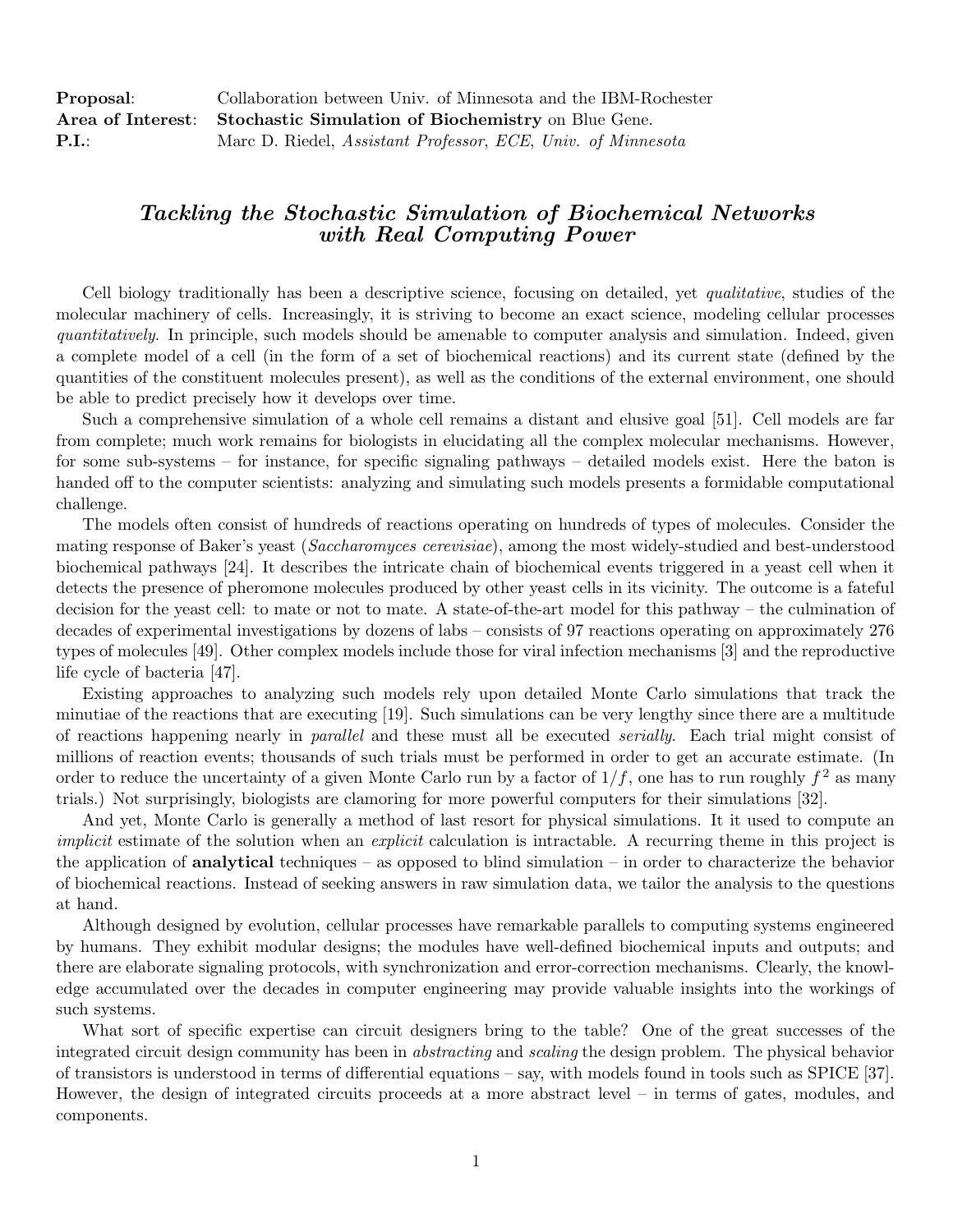In this project, we will explore the concepts of modularization and abstraction in the context of biochemical systems. Specific algorithmic expertise from circuit design can be brought to bear on the problem: state-space exploration through probabilistic analysis; reachability analysis with symbolic techniques and decision diagrams; and characterizing reaction dynamics with information-theoretic measures. This informed approach to analysis, in turn, opens up the possibility of synthesis: engineering biochemical reactions to produce specific outputs in response to different combinations of inputs.

## 1 Analysis of Biochemical Reactions

A variety of approaches have been proposed for the analysis of cellular processes. The simplest of these, from a computational standpoint, is macroscopic-level modeling that treats molecular quantities in terms of simple "on/off" activation levels [25][28][31][48]. Research in this vein includes the application of inference techniques such as Bayesian Networks [12][38]. Unfortunately, such modeling lacks a quantitative foundation; furthermore, it often fails to capture important aspects of the system behavior.

Another approach has been to model cellular systems with ordinary, coupled differential equations. This approach assumes that molecular concentrations are continuous quantities that vary deterministically over time [22][52]. Typical cellular systems, viewed at a molecular level, break this assumption. The molecules involved are generally large and complex (e.g., proteins and enzymes). The quantities that are involved are surprisingly small: on the order of tens, hundreds, or thousands of molecules of each type. At this scale, individual reactions matter [20].

#### 1.1 Discrete Events

In this project, we advocate analysis in a setting that is familiar to the electrical and computer engineering community: discrete events operating on a set of finite states. We describe the state of the system in terms of the molecular quantities measured in whole (i.e., non-negative integer) amounts. State transitions occur as discrete events when biochemical reactions fire.

**Example 1** Consider a system with three types of molecules  $X_1, X_2$ , and  $X_3$ . The **state** of the system is described by

 $[x_1, x_2, x_3],$ 

where  $x_1, x_2$ , and  $x_3$  are *integer* variables, assuming non-negative values corresponding to the number of molecules of types  $X_1, X_2$ , and  $X_3$ , respectively. For instance, the system might be in the state [3, 3, 3] with three molecules of each type.

Consider the three reactions:

$$
R_1: \t X_1 + X_2 \to 3X_3
$$
  
\n
$$
R_2: \t X_1 + 2X_3 \to 3X_2
$$
  
\n
$$
R_3: \t 2X_2 + X_3 \to 2X_1
$$

The types that are consumed are referred to as the reactants, whereas those that are created are referred to as the products. Note that these reactions are coupled: the types appear both as reactants and products in different reactions.

Suppose that the system is in the state [3, 3, 3] and reaction  $R_1$  fires. One molecule of type  $X_1$  and one of type  $X_2$  are consumed; three of type  $X_3$  are produced. This results in the state transition:

$$
[3,3,3] \quad \xrightarrow{\quad R_1} \quad [2,2,6].
$$

As reactions fire, a cellular process follows a sequence of such transitions. Figure 1 illustrates the trajectory taken from the state  $[3,3,3]$  by the sequence  $R_1, R_2$ , and  $R_3$ . (Note that the system *returns* to the state  $[3,3,3]$ in this case.)  $\Box$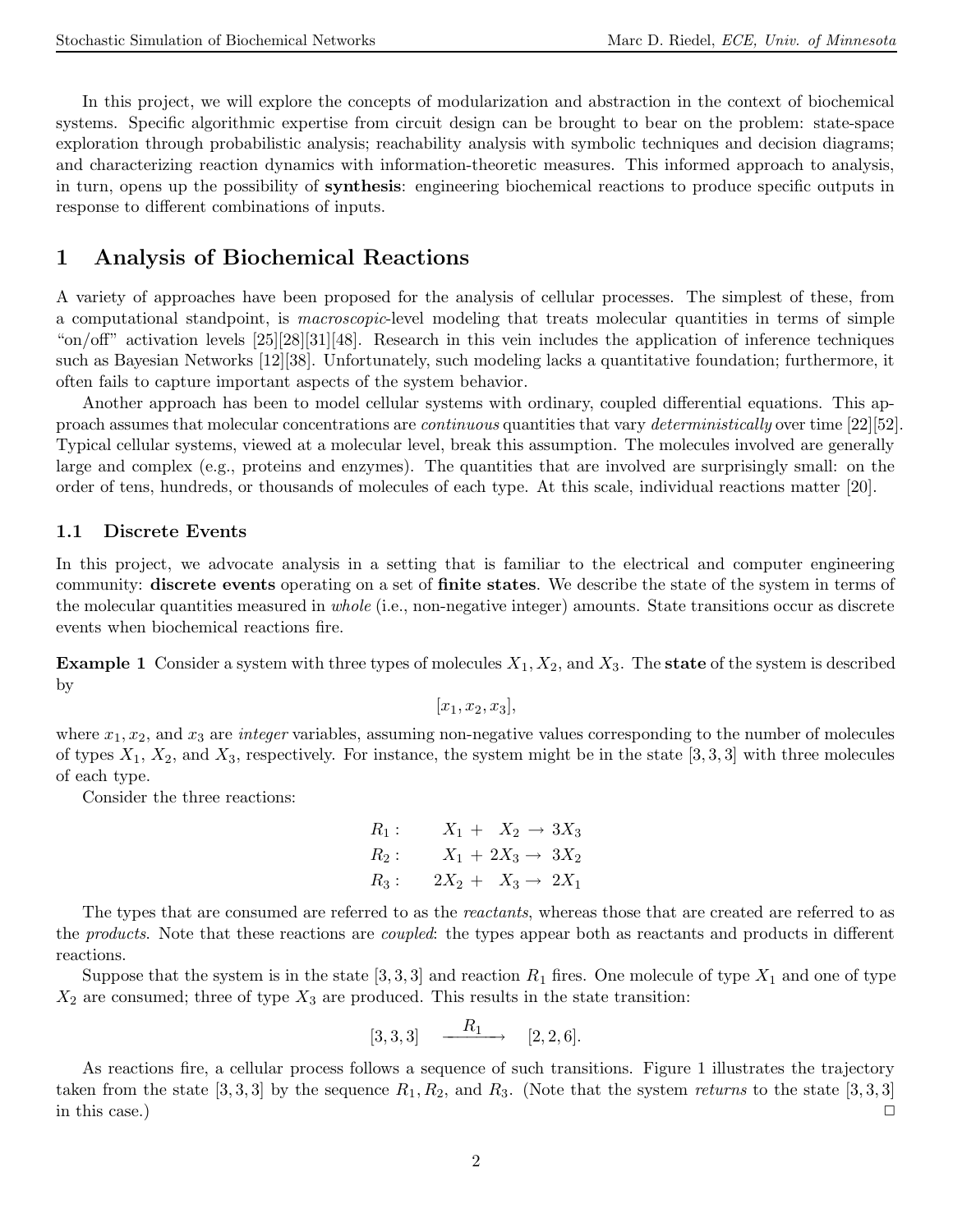### 1.2 Markov Chains

Fixing environmental variables, such as temperature and external chemical gradients, we can assume that a cellular system behaves as a Markov process: The probability of future events depends only on the present state, not on the past sequence of events. Indeed, at each point in time, the probability of a given reaction occurring is a function of the current state only. It is proportional to the quantity of the reactants present as well as a rate constant. The latter is a real-valued parameter that is either deduced from biochemical principles or measured experimentally [22].

More precisely, consider a system consisting of M types of molecules  $X_1, \ldots, X_M$ , interacting through N reactions  $R_1, \ldots, R_N$ . For a reaction  $R_j$  let  $Q_j$  be the set of indices of the reactant types. With coefficients  $q_1, \ldots, q_P$  for the reactant types, let

$$
r_j = k_j \sum_{i \in Q_j} \binom{x_i}{q_i},
$$



where  $x_i$  is the number of molecules of type  $X_i$ ,  $k_j$  is the rate constant, and  $\dot{x_i}$ qi denotes the binomial coefficient. If any  $x_i < q_i$ , (i.e., there are insufficient molecules of a reactant for the reaction to proceed), then set  $r_j = 0$ . Now

$$
p_j = \frac{r_j}{\sum_{k=1}^{N} r_k}
$$

Figure 1: Biochemical reactions as discrete events. Beginning from the state [3, 3, 3],  $R_1$  fires, followed by  $R_2$ , followed by  $R_3$ .

gives the probability that reaction  $R_j$  is the next one to fire,  $j = 1, \ldots, N$ .

**Example 2** For the reactions in Example 1, let the state be  $S = [x_1, x_2, x_3]$ . The firing probabilities for  $R_1, R_2$ , and  $R_3$  are computed as follows:

$$
p_1(x_1, x_2, x_3) \equiv \frac{\frac{1}{2}x_1(x_1 - 1)x_2}{\frac{1}{2}x_1(x_1 - 1)x_2 + x_1x_3(x_3 - 1) + 3x_2x_3},
$$
  
\n
$$
p_2(x_1, x_2, x_3) \equiv \frac{x_1x_3(x_3 - 1)}{\frac{1}{2}x_1(x_1 - 1)x_2 + x_1x_3(x_3 - 1) + 3x_2x_3},
$$
  
\n
$$
p_3(x_1, x_2, x_3) \equiv \frac{3x_2x_3}{\frac{1}{2}x_1(x_1 - 1)x_2 + x_1x_3(x_3 - 1) + 3x_2x_3},
$$

where  $x_1, x_2$  and  $x_3$  denote the numbers of molecules of types  $X_1, X_2,$ , and  $X_3$ , respectively. Suppose that  $S = [3, 3, 3]$ . Then the firing probabilities for  $R_1, R_2$ , and  $R_3$  are

$$
p_1(3,3,3) \equiv \frac{9}{9+18+27} = \frac{1}{6}, \qquad p_2(3,3,3) \equiv \frac{18}{9+18+27} = \frac{1}{3}, \qquad p_3(3,3,3) \equiv \frac{27}{9+18+27} = \frac{1}{2},
$$
  
respectively.

#### 1.3 Biological Outcomes

Randomness is inherent to all forms of biochemical computation: at any given instant, the choice of which reaction fires next is a matter of chance. Certain biochemical systems appear to exploit this randomness for evolutionary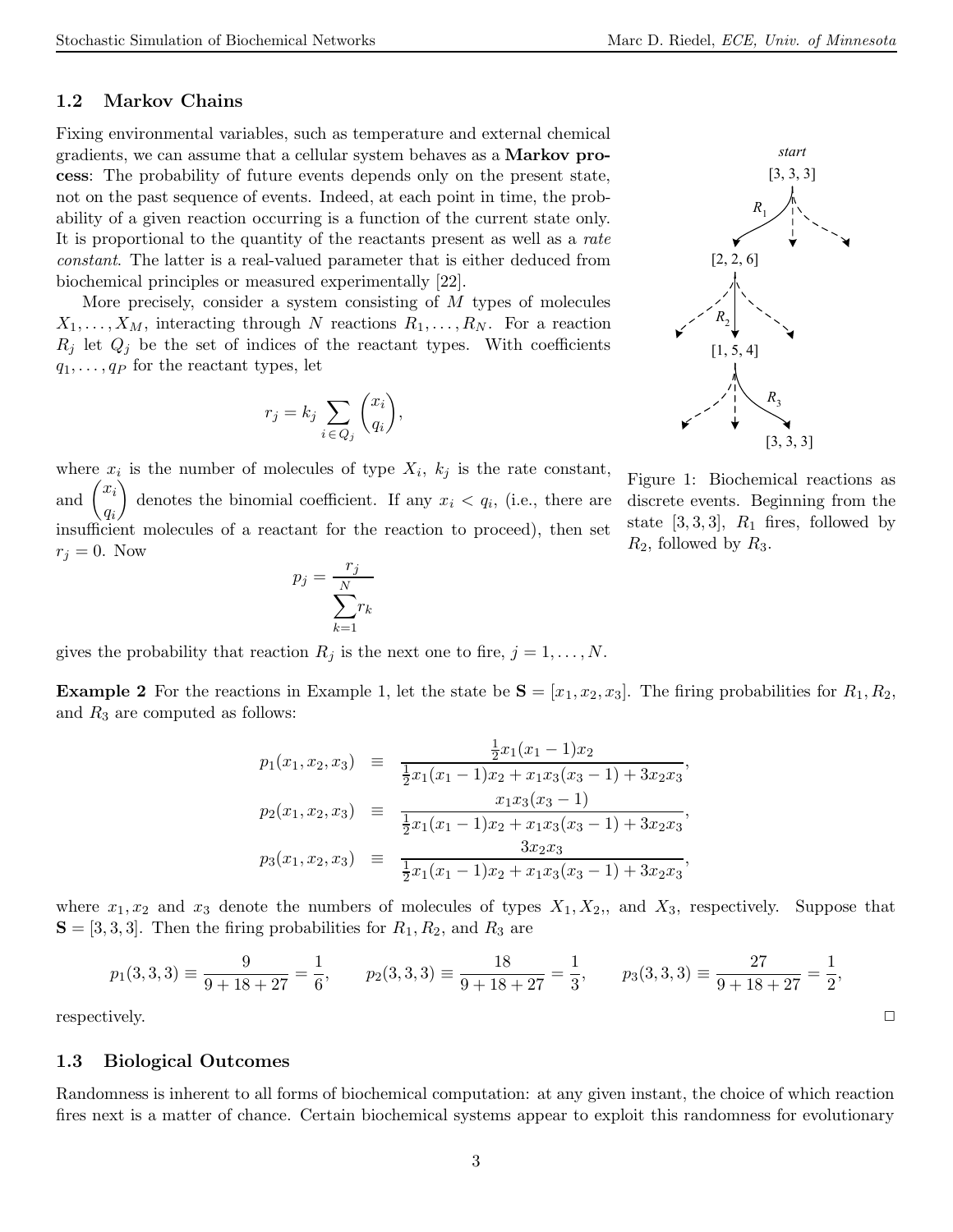

Figure 2: Framework for biochemical computation.

advantage, choosing between different outcomes with a probability distribution – in effect, hedging their bets with a portfolio of responses that is carefully tuned to the environmental conditions [39].

For instance, the lambda bacteriophage, a virus that infects the E. coli bacteria, chooses one of two survival strategies: either it integrates its genetic material with that of its host and then replicates when the bacterium divides (call this "stealth" mode); or else it manipulates the molecular machinery of its host to make many copies of itself, killing the bacterium in the process, and thereby releasing its progeny into the environment (call this the "hijack" strategy). The choice of which strategy to pursue, while based on environmental inputs, is probabilistic: in some cases, the virus chooses the first strategy, say with probability 0.33, and the second with probability 0.67, while in other cases the probabilities are reversed [35]. Clearly the virus is hedging its bets, an approach that provides significant advantages in an evolutionary context. Other examples include the pap pili epigenetic response of bacteria [23] and the lentiviral positive-feedback loop in the HIV virus [53].

Most existing methods that model cellular processes probabilistically focus on time-ordered sequences and equilibrium conditions [15]. In this project, we advocate a framework for analysis that characterizes the probability distribution of biological outcomes. Such outcomes are indicated by thresholds in certain molecular quantities. For instance, the decision of the lambda virus is indicated by thresholds on two of its constituent types, Cro and  $cII$  [3]: the decision to go into "stealth" mode is indicated by  $Cro > 55$ , while the decision to go into "hijack" mode by  $cII > 145$ . These two conditions are mutually exclusive; however, this need not be the case in general.

Our framework for biochemical computation is summarized in Figure 2. We note that the outcomes need not be simple threshold conditions; they can be arbitrarily complex logical functions defined on the state space.

## 2 Stochastic Simulation

A stochastic treatment of chemical reactions was first discussed by Gillespie in 1977 [19]. He proposed Monte Carlo simulation: Beginning from an initial state, reactions are chosen at random, based on propensity calculations. As reactions fire, the quantities of the different species change by integer amounts. Repeated trials are performed and the probability distribution of different outcomes is estimated by averaging the results.

The drawback of Gillespie's stochastic simulation algorithm (SSA), as it has become known, is the amount of computation required. Although the simulation does not track the spatial location of individual molecules, it executes each and every reaction that occurs, updating the quantities of species present. At each step, the choice of which reaction occurs next entails a probability calculation as well as the generation of a random number. Each trial consists of a long sequence of reactions; many such trials must be performed in order to obtain an accurate estimate [9]. This adds up to significant computation time [32] [33].

Gibson and Bruck proposed algorithmic improvements to Gillespie's SSA [13][14]. Their method achieves significant speedups by structuring the computation through prioritized data structures and by using random numbers parsimoniously. Also, several methods have been proposed to expedite stochastic simulation through approximations. Gillespie proposed a technique called "tau-leaping" [16][17]; the technique was analyzed and refined in numerous follow-up papers  $[6][7][8][41][50]$ . Other approximate techniques include the *partial equilibrium* assumption [9] [40] and *quasi steady-state* analysis [40]. Unfortunately, such approximations are not always appli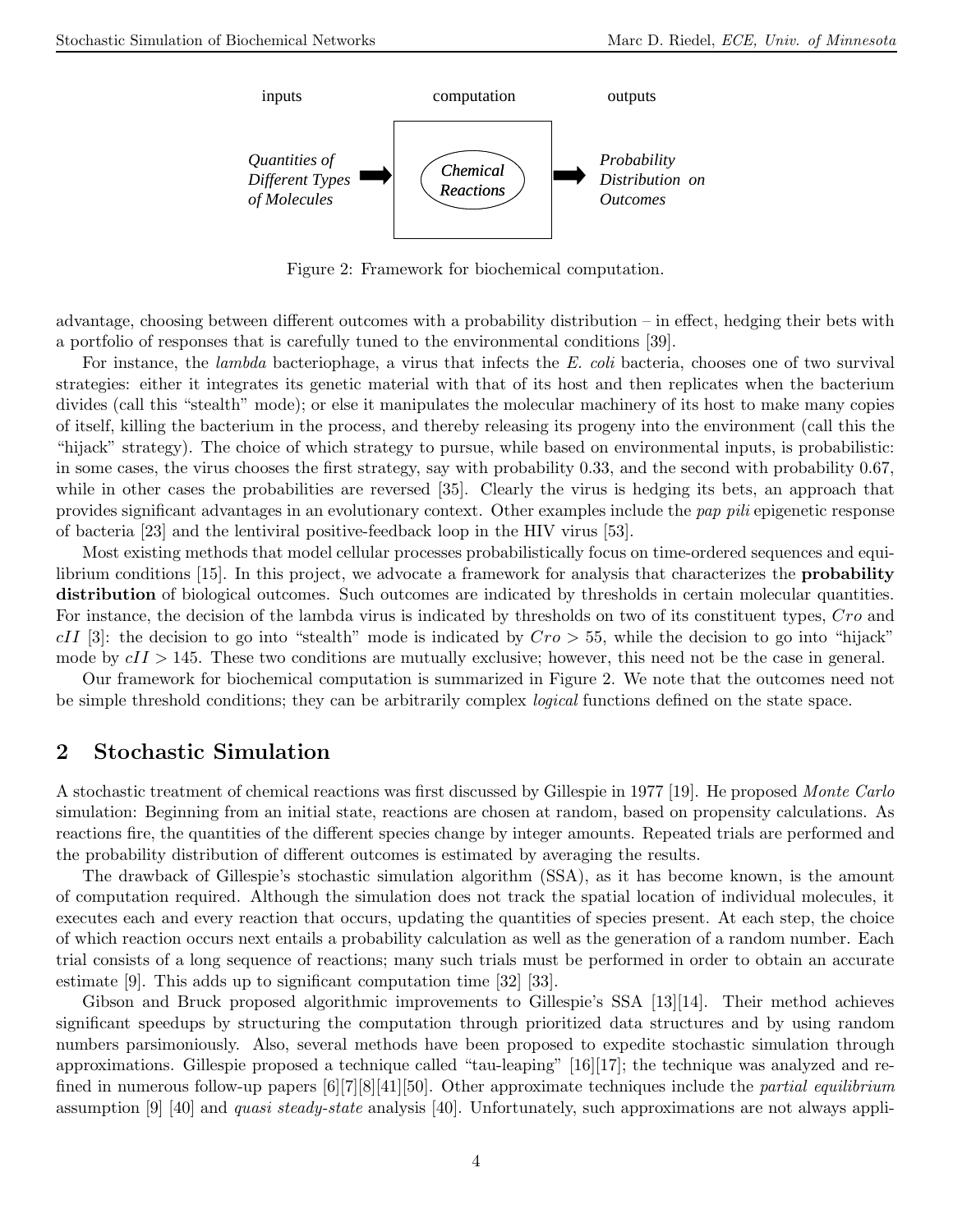cable, particularly for sensitive segments of the simulation where single-molecule events can affect the outcome; furthermore, the resulting errors are generally difficult to quantify.

# 3 Algorithmic Optimizations

In preliminary work, we proposed a new framework for stochastic simulation based on localized probabilistic analysis of the state space as well as aggressive caching of probability calculations [42]. The method is exact, sampling trajectories with the same probability distribution as Gillespie's SSA. The improvement in running time is substantial – sometimes by as much as an order of magnitude.

### 3.1 Cycle Leaping

Most biochemical systems of interest contain coupled reactions – that is to say, some of the species appear both as reactants and as products in different reactions. Also, most contain reversible reactions. Indeed, systems with these properties exhibit the most interesting dynamics. However, as a result, stochastic simulation gets mired in loops, visiting the same sequence of states repeatedly. (Such a cycle was illustrated in the trajectory shown in Figure 1.) Cycles are not surprising, as the simulation is tracking the minutiae of the physical behavior. And yet, computing time is frittered away as the calculations of the propensities and random numbers are replayed.

In our algorithm, whenever a cycle is encountered, the exit probabilities are computed and the simulation leaps directly to one of the exit states, a technique that we call cycle leaping. As trajectories are formed, a history of the states is recorded. When a cycle is encountered, the exit probabilities are computed. Then, based upon a single random number, the simulation leaps directly to one of the exit states, as illustrated in Figure 3.

It should be noted that there is overhead in applying cycle leaping:

- A history of the states must be maintained. For each state that is visited, a check must be performed to see if it is in the history.
- When a cycle is detected, the localized probability calculations must be performed.

In practice, this overhead is minimal. One only targets small cy-

cles, say 100 states in length. Accordingly, the history is a small sliding window. All probability calculations are linear in the length of the cycle and linear in the number of transitions per state (to the exit states). The trajectories in many models spend 99% or more of their time in loops. With cycle leaping, the trajectories are shortened to 1% or less of their original length, and so the overhead is easily justified.

### 3.2 Event Leaping

For randomized analysis, pseudo-random numbers must be generated algorithmically. This is not a trivial task from a computational standpoint. To generate a high-quality pseudo-random number requires between 5 and 20 integer or floating-point operations [27]. This cost often dominates the computation time of stochastic simulation. And yet, in existing algorithms, much of the effort in generating randomness is wasted.



Figure 3: Cycle Leaping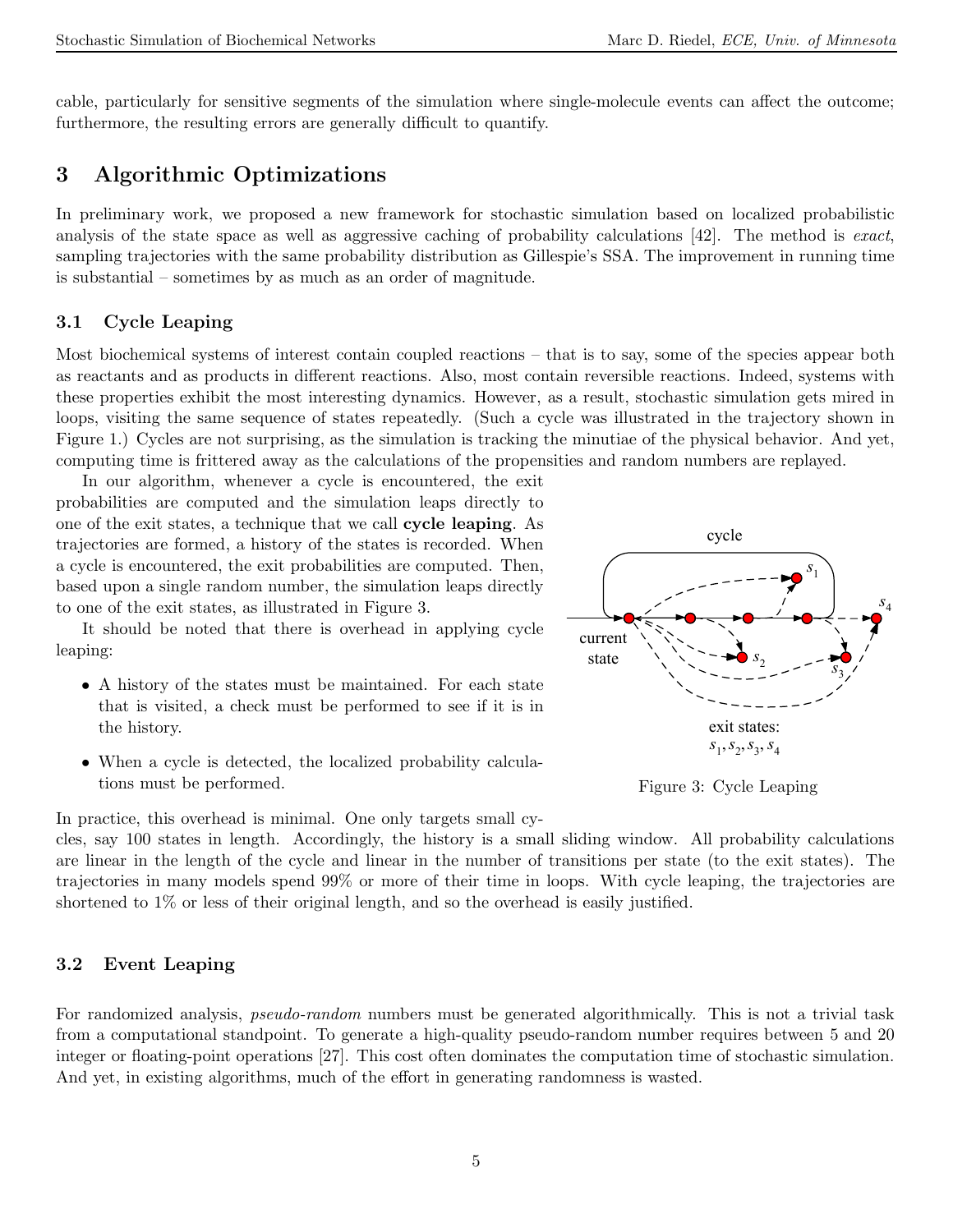

Figure 4: Sampling a probability distribution.

Consider the example in Figure 4. In a given state, there are four possible reactions with the probabilities shown. To sample this distribution, we generate a random number between 0 and 1. Say we generate 0.07123; accordingly we would choose reaction  $R_2$  (shown on the left-hand side). If we generate 0.8973, then we would choose  $R_4$  (shown on the right-hand side). In both cases, but particularly the latter, we can argue that the random numbers generated are overly precise. Any number between 0.25 and 1 would have resulted in the choice of R4. Indeed, unless the probability distribution is perfectly even – with all reactions equally likely – then the precision of the random numbers cannot be matched perfectly to the distribution. Implementations generally used standard library calls for pseudo-random generation. Most of these do not offer flexibility in the precision of the numbers that are generated.

In our approach, we tune the distribution to the randomness. Note that for sequences of several reactions, the probabilities are *multiplicative*. For instance, to compute the probability of a sequence of reactions  $R_1, R_2$  through states  $S_1, S_2$ , we would simply multiply the probability of  $R_1$  occurring from  $S_1$  by the probability of  $R_2$  occurring from  $S_2$ . If two different sequences merge to the same state, then the probabilities are *additive*.

By analyzing the probabilities of reaction sequences, the distribution can be leveled. The sequences are extended – most probable first – until their probabilities drop below a threshold that matches the precision of the pseudo-random numbers. Then, based on a single pseudo-random number, the simulation leaps directly to one of the next states.

With event leaping, multiple reactions are, in effect, executed in a single step, shortening the trajectories and resulting in more efficient utilization of random numbers. Of course, there is a penalty to be paid: the analysis likely will explore reaction sequences that will not occur in the trajectory. This penalty is offset by the savings in the computation of random numbers. Furthermore, it is minimized if caching is exploited.

## 4 Probabilistic Analysis and Caching

In this project, we will develop an *analytic framework* for the probabilistic exploration of the state spaces of biochemical systems. Instead of generating trajectories at random, our approach will be to analyze the state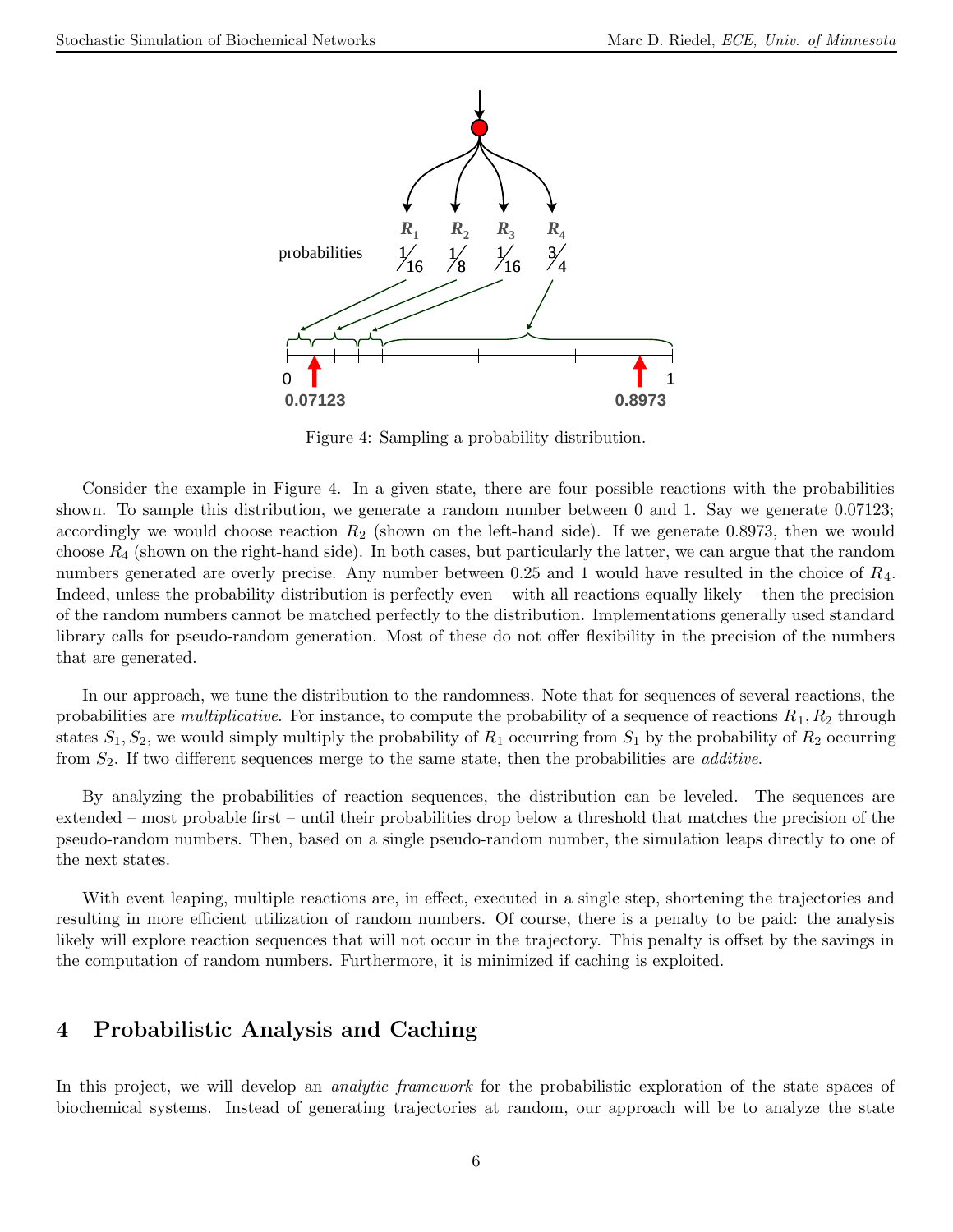space through a branch-and-bound search. This is illustrated in Figure 5: the state space for the reactions in Example 1 is explored, beginning at the state [3, 3, 3]. For the initial state and each subsequent state that is visited, separate branches are formed for each possible reaction. (Again, note that along each branch, the probabilities are multiplicative; when two branches merge, the probabilities are additive.)

The search is neither strictly *depth*-wise, nor strictly *breadth*-wise. Rather, at each step, the highest probability branch is explored next. The search terminates when the sum of the probabilities of the unexplored branches is less than the desired amount of uncertainty. We expect this approach to expedite the analysis significantly. More important, since each branch is labeled with a probability value, the analysis provides highly structured information about the state space. Through informed queries on the analysis results, one can study aspects of the system such as its boundary states and bifurcation points.

From this simple example, it is apparent that even short reaction sequences can sprawl over large regions of the state space. If the analysis is likely to revisit the same portion of the state space, then it is judicious to record the probability calculations and later retrieve them, if needed. We perform this caching not only for each trajectory, but also across successive trajectories. As larger and larger swathes of the state space become known, longer and longer leaps are made. Of course, the overhead of such caching can be considerable; accordingly, the data structures must be finely tuned. If too much information is cached, the burden of indexing it and retrieving it can outweigh the cost of recalculating it. Nevertheless, we have found that this approach, combined with the cycle and event leaping techniques discussed earlier, provides significant improvements in the running time.



Figure 5: Probabilistic analysis of the state space for the reactions in Example 1.

### 4.1 Reachability Analysis

Symbolic techniques have enjoyed huge successes for the problem of reachability analysis in sequential circuit verification. Using BDDs, it is routinely possible to characterize a space with quadrillions of states [5]. For cellular processes, we will perform reachability analysis with multi-valued decision diagrams as our data structure.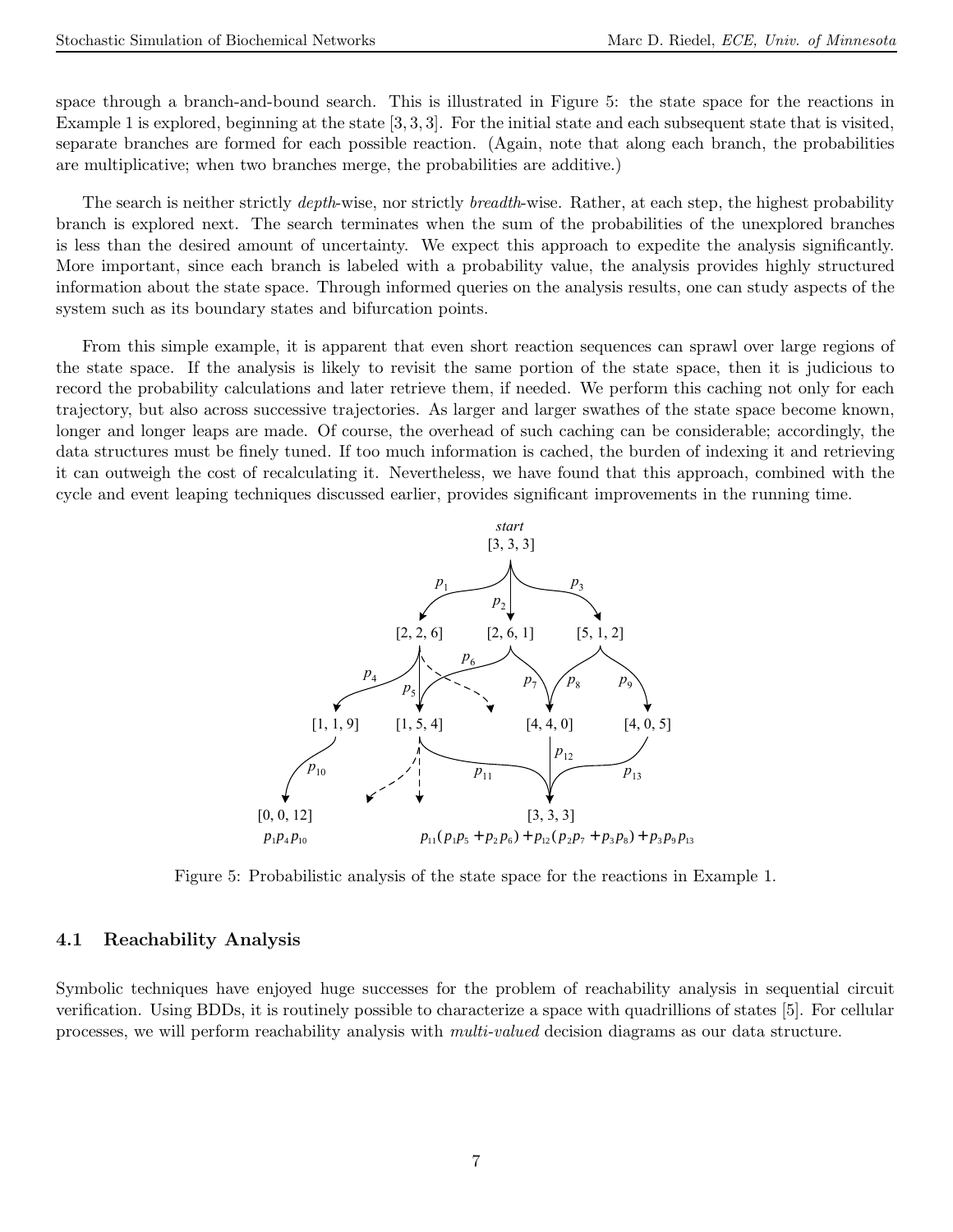**Example 3** Consider a system with types  $A, B$ , and  $C$  and biochemical reactions

$$
R_1: \quad A + 2B \rightarrow 2C,
$$
  
\n
$$
R_2: \quad B + C \rightarrow 2A,
$$
  
\n
$$
R_3: \quad A + C \rightarrow 2B.
$$

Suppose that, initially, this system can be in any of three states

$$
S_1 = [4, 7, 5], S_2 = [3, 5, 7],
$$
 and  $S_3 = [3, 4, 5].$ 

We represent this collection of *reachable* states with a multi-terminal decision diagram, shown on the left in Figure 6. Here the nodes are labeled with the types and the edges with the corresponding numbers of molecules. A path from the source to the "Yes" sink specifies a reachable state.

After one of the three reactions fires, we can be in any of the states depicted in the diagram on the right in Figure 6.  $\Box$ 



Figure 6: On the left, the set of initial reachable states. On the right, the set of reachable states after one of the reactions  $R_1$ ,  $R_2$ , or  $R_3$  fires.

As with binary decision diagrams, multi-terminal decision diagrams can be manipulated efficiently: logical operations such as the "OR" performed in Example 3 can be performed in an amount of time that is linear in the size of the diagrams. Of course, the diagrams can grow to be very large. Nevertheless, the approach offers the possibility of answering "yes/no" without performing exhaustive simulation. In essence, the algorithm tracks the evolution of all reachable states in *parallel* through the data structures.

## 5 Information-Theoretic Measures

The narrow task of computational analysis is to *validate* a model: Does it accurately (or even approximately) implement the behavior that is observed experimentally? The broader task is to extract higher-level insights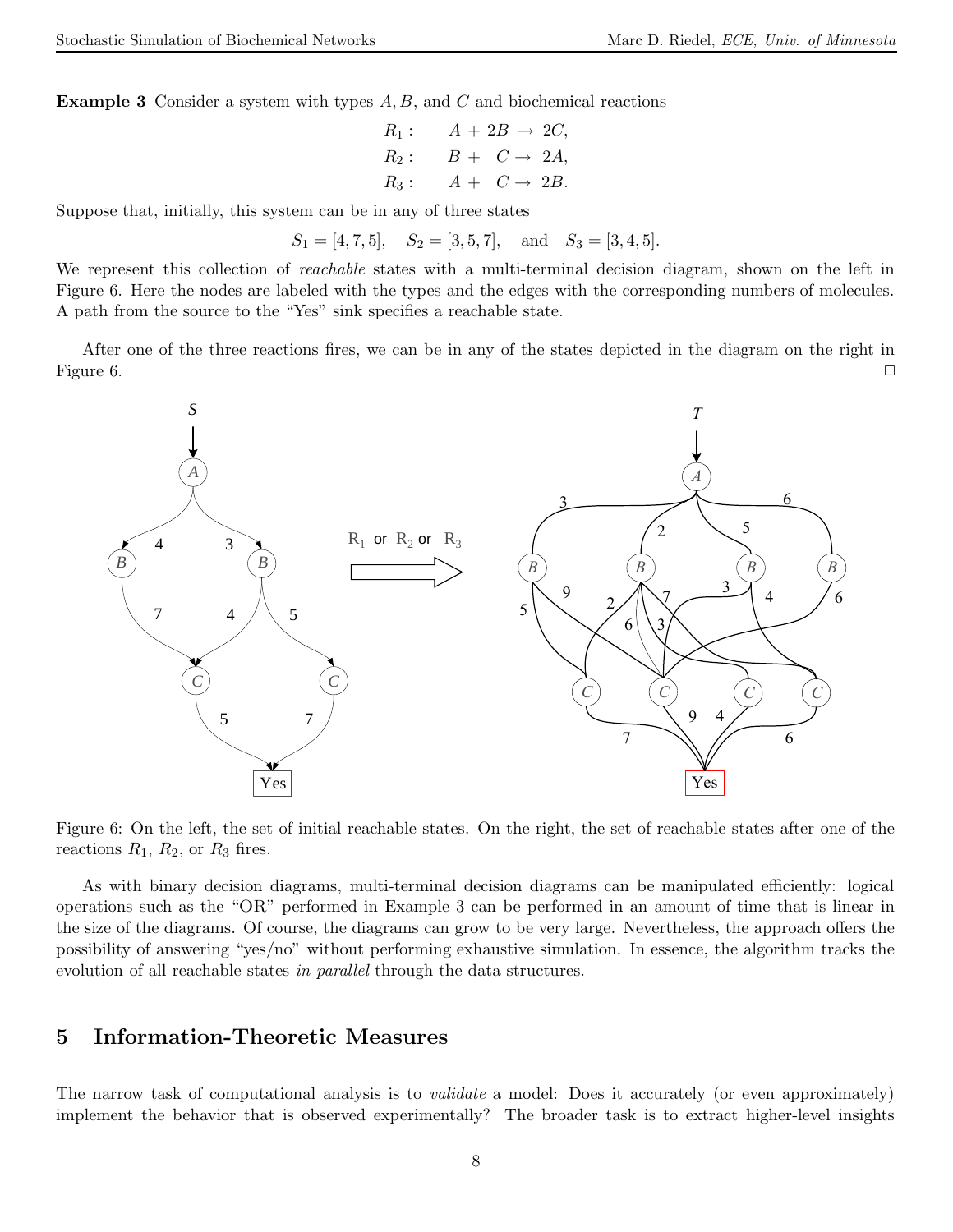regarding the dynamics: What chain of events accounts for a specific outcome? How sensitive is the model to variations in the parameters? How robust is it to perturbations in the inputs or from the environment?

While Monte Carlo simulations faithfully reproduce the physical behavior of a system, they are computationally prohibitive. Furthermore, by averaging the results, such simulations produce only coarse-grained statistics that provide little insight into the dynamics of the stochastic behavior. For instance, in a system with a bimodal response (say "stealth" vs. "hijack"), we can expect each trajectory eventually to veer in one direction or the other. Is this decision gradual or abrupt? If it is gradual, then the behavior might be due to straight-forward stochastic competition; if it is abrupt, then there may be interesting dynamics at play.

More precisely, from a given starting state, how does the uncertainty in the outcome change as a function of time (or the number of steps)? For instance, if the model predicts a probability distribution of 0.20/0.80 for a "yes/no" outcome, when is this "decision" made? In one extreme, it is made right at the outset: from the initial state, the probability of one reaction is 0.20, and that of another is 0.80. Depending on which reaction is chosen, the fate is sealed; from that point onward, the probability of the corresponding outcome is 1. At the opposite extreme, nothing is decided until the very end: the probability distribution remains 0.20/0.80 until the final step when one outcome or the other is chosen. Of course, real systems will fall somewhere between these two extremes.

In this project, we will explore metrics for characterizing the state space. In preliminary work, we have described a conceptually simple, yet effective, metric: the *probability gradient* [11]. For each point in the state space, the probability gradient is a vector corresponding to the *expected value* of transitions. More precisely, consider a system consisting of N types of molecules  $\{X_1, \ldots, X_N\}$ . The state of the system is

$$
[x_1,\ldots,x_N]\in\mathbb{N}^N,
$$

where  $x_i$  is the number of molecules of type  $X_i$ . Suppose that, from a given state  $\vec{S}$ , there are M possible transitions. Suppose that the j-th transition occurs with probability  $p_i$  and is characterized by the vector

$$
\vec{V}_j = [v_{1,j}, \dots, v_{N,j}] \in \mathbb{Z}^N,
$$

where  $v_{i,j}$  is the change in the number of molecules of type  $X_i$  that this transition produces. The gradient is computed as

$$
\vec{G} = \sum_{j=1}^{M} p_j \vec{V_j}.
$$

For the *first-order* gradient, we consider the transitions resulting from a single reaction firing; for the  $m$ -th order gradient, we consider the transitions resulting from all possible sequences of  $m$  reactions firing.

The gradient allows us to characterize the topology of the state space. If the gradient is small in magnitude, then we are likely in a "flat" region with considerable uncertainty in the outcome; if it is large in magnitude, then we are likely in a "canyon" progressing rapidly toward a decision. If the outcome is nearly certain, then a trajectory can be terminated early, reducing the computation time. Furthermore, profiling the probability gradient allows us to detect abrupt changes in the topology – indicating the decision points of the system.

## 6 Synthetic Biology

Increasingly, biology is becoming a quantitative and exact science, as computer modeling and analysis are applied to cellular chemistry [10]. Further, with the advent of techniques for synthesizing and manipulating the genetic code of living cells, it is striving to become an engineering discipline. In the nascent field of synthetic biology,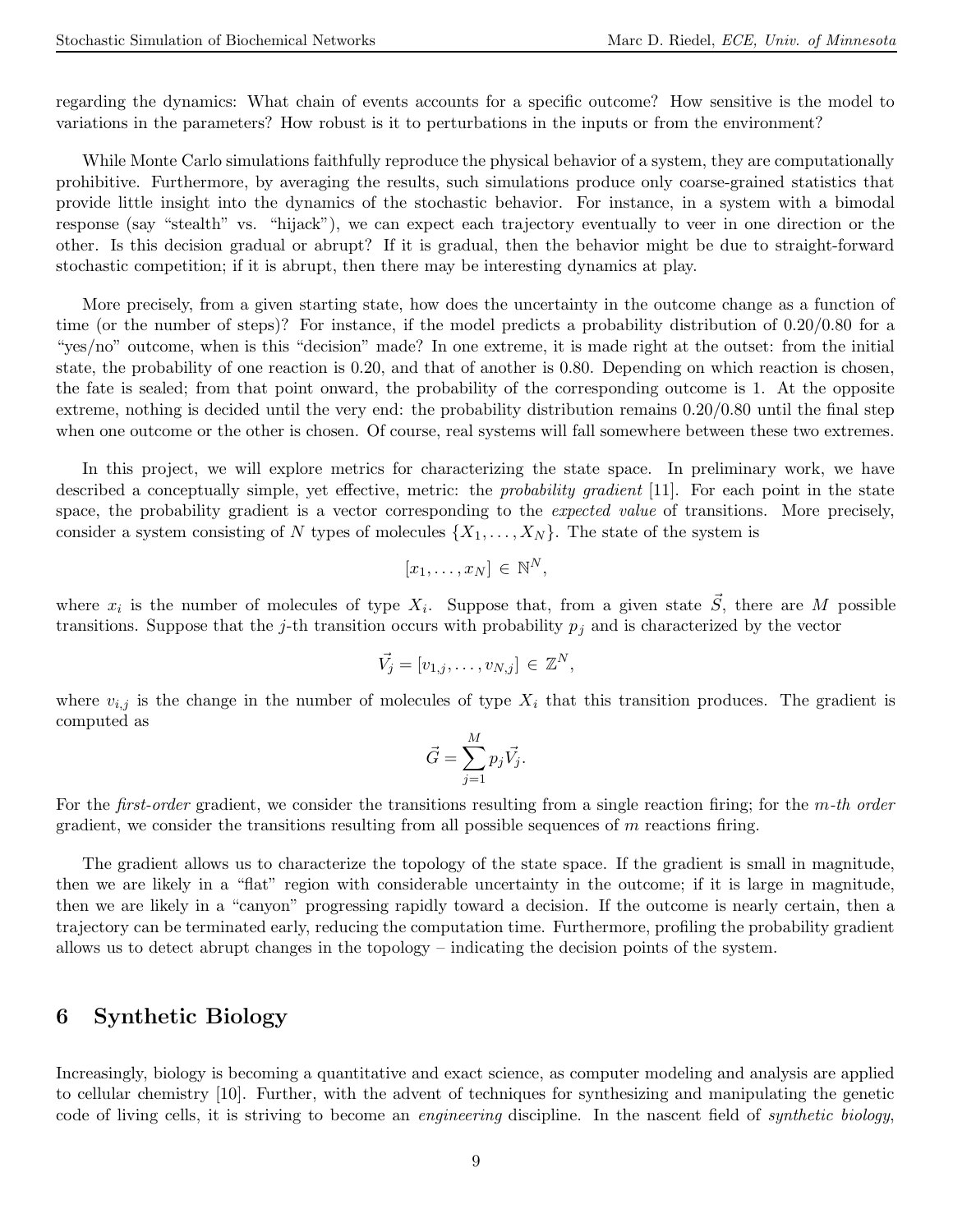researchers aim for "logical" control over biological processes by designing pathways that produce specific outputs in response to different combinations of inputs [4]. This approach has far-reaching implications for domains such as biochemical sensing, drug production, and disease treatment. Already, researchers are boasting of impressive feats of synthetic bio-engineering: cellulosic ethanol [46], anti-malarial drugs [43], and tumor detection [1].

By custom-designing the genetic material of organisms such as yeast or  $E$ . coli bacteria, it is possible to directly synthesize cellular biochemistry. In principle, genetic engineering can produce biochemical reactions of nearly any form. And yet, designing a set of reactions to implement a desired functionality – efficiently and robustly – is a formidable challenge. Current approaches rely on ad hoc designs, validated through stochastic simulation (often performed with massive computing power [32]).

What sort of expertise can the EDA community bring to the table? One of the great successes of the circuit design community has been in *abstracting* and *scaling* the design problem. We suggest that specific algorithmic expertise from circuit design can be brought to bear on the problem of synthesizing biochemical reactions.

### 6.0.1 Probabilistic Analysis

Certain biochemical systems appear to exploit this randomness for evolutionary advantage, choosing between different outcomes with a probability distribution – in effect, hedging their bets with a portfolio of responses. For instance, the *lambda* bacteriophage, a virus that infects the  $E$ . coli bacteria, chooses one of two survival strategies: either it integrates its genetic material with that of its host and then replicates when the bacterium divides (call this stealth mode); or it manipulates the molecular machinery of its host to make many copies of itself, killing the bacterium in the process, and thereby releasing its progeny into the environment (call this hijack mode). The choice of which strategy to pursue is probabilistic, with the probability distribution tuned to the environmental conditions [3].

### 6.0.2 Engineering a Programmable Portfolio of Responses

While nature readily exploits randomness, bio-engineers have eschewed it – reasoning that synthesizing probabilistic behavior is simply too complex [36]. And yet, a probabilistic response could be crucial for some applications.

Consider the following hypothetical design problem. Suppose that a given pharmaceutical compound functions by eliciting cells in an organ to produce a drug. The compound cannot be injected directly into the cells; the only option is to flood the entire organ with it. Unfortunately, if every cell in the organ responds, then the patient receives too high of a dose of the drug. What is required is that only a predetermined fraction of the cells respond. In other words, the compound should elicit a probabilistic response in each cell, tuned according to the requirements. Now consider a generalization of this scenario. Suppose that the goal is to have the mutually exclusive production of different substances according to a probability distribution.

**Example 4** For a system with molecular types  $W_1, W_2$ , and  $W_3$ , suppose that we wish to program the following response,

$$
p_1 = 0.3,
$$
  $p_2 = 0.4,$   $p_3 = 0.3,$ 

for  $W_1, W_2$ , and  $W_3$  exceeding threshold values, respectively. For each response, we set up *trigger* reactions:

$$
T_1 \stackrel{1}{\longrightarrow} W_1, T_2 \stackrel{1}{\longrightarrow} W_2, T_3 \stackrel{1}{\longrightarrow} W_3.
$$

We initialize the system with quantities of  $T_1, T_2$ , and  $T_3$  in the desired ratio of 30 : 40 : 30. (Should we want a different probability distribution, we simply change the ratio of these initial quantities.)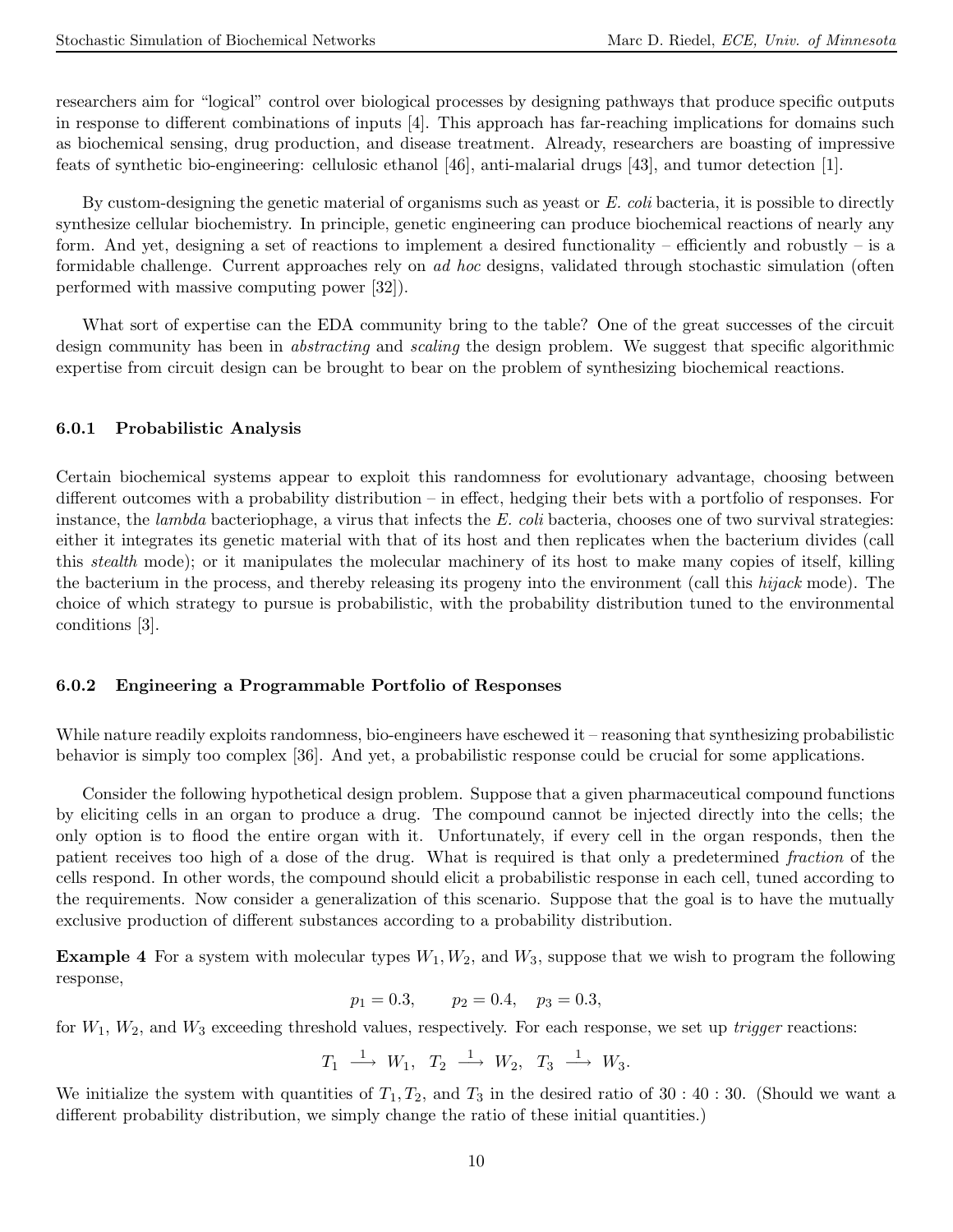Given these ratios, the first *trigger* reaction fires first with probability 0.3, the second fires first with probability 0.4, and the third fires first with probability 0.3. We set up *amplification* reactions:

$$
T_1+W_1~\overset{10^3}{\longrightarrow}~2W_1,~~T_2+W_2~\overset{10^3}{\longrightarrow}~2W_2,~~T_3+W_3~\overset{10^3}{\longrightarrow}~2W_3.
$$

Also, we set up *weak annihilation* reactions:

$$
W_1 + T_2 \xrightarrow{10^3} W_1, \quad W_1 + T_3 \xrightarrow{10^3} W_1, \quad W_2 + T_1 \xrightarrow{10^3} W_2,
$$
  

$$
W_2 + T_3 \xrightarrow{10^3} W_2, \quad W_3 + T_1 \xrightarrow{10^3} W_3, \quad W_3 + T_2 \xrightarrow{10^3} W_3.
$$

Note that these reactions have much higher rate constants than the trigger reactions. Finally, we set up strong annihilation reactions:

$$
W_1~+ W_2~\overset{10^6}{\longrightarrow}~\phi,~~W_1~+ W_3~\overset{10^6}{\longrightarrow}~\phi,~~W_2~+ W_3~\overset{10^6}{\longrightarrow}~\phi.
$$

 $(\phi)$  indicates that there are no products that we care about for this reaction.) Note that these reactions have still higher rate constants.

It is apparent that, as soon as a trigger reaction fires, this choice immediately gets amplified and all other choices inhibited. So, the initial firing probabilities determine the final outcome.  $\Box$ 

### 6.1 General Methodology

We propose a general methodology for synthesizing a probabilistic response, consisting of five categories of reactions. For the mutually exclusive production of molecular types  $A_i$ ,  $i = 1, \ldots, n$ , select:

#### Trigger Reactions

$$
\forall i: \qquad T_i \stackrel{k_i}{\to} W_i,
$$

Amplification Reactions

$$
\forall i: T_i + W_i \stackrel{k'_i}{\to} 2W_i,
$$

Weak Annihilation Reactions

$$
\forall j \neq i: \qquad W_i + T_j \stackrel{k''_{ij}}{\to} W_i,
$$

Strong Annihilation Reactions

$$
\forall j \neq i: \qquad W_i + W_j \stackrel{k'''_{ij}}{\rightarrow} \phi,
$$

Working Reactions

$$
\forall i: \qquad F_i + W_i \stackrel{k_i''''}{\to} W_i + A_i.
$$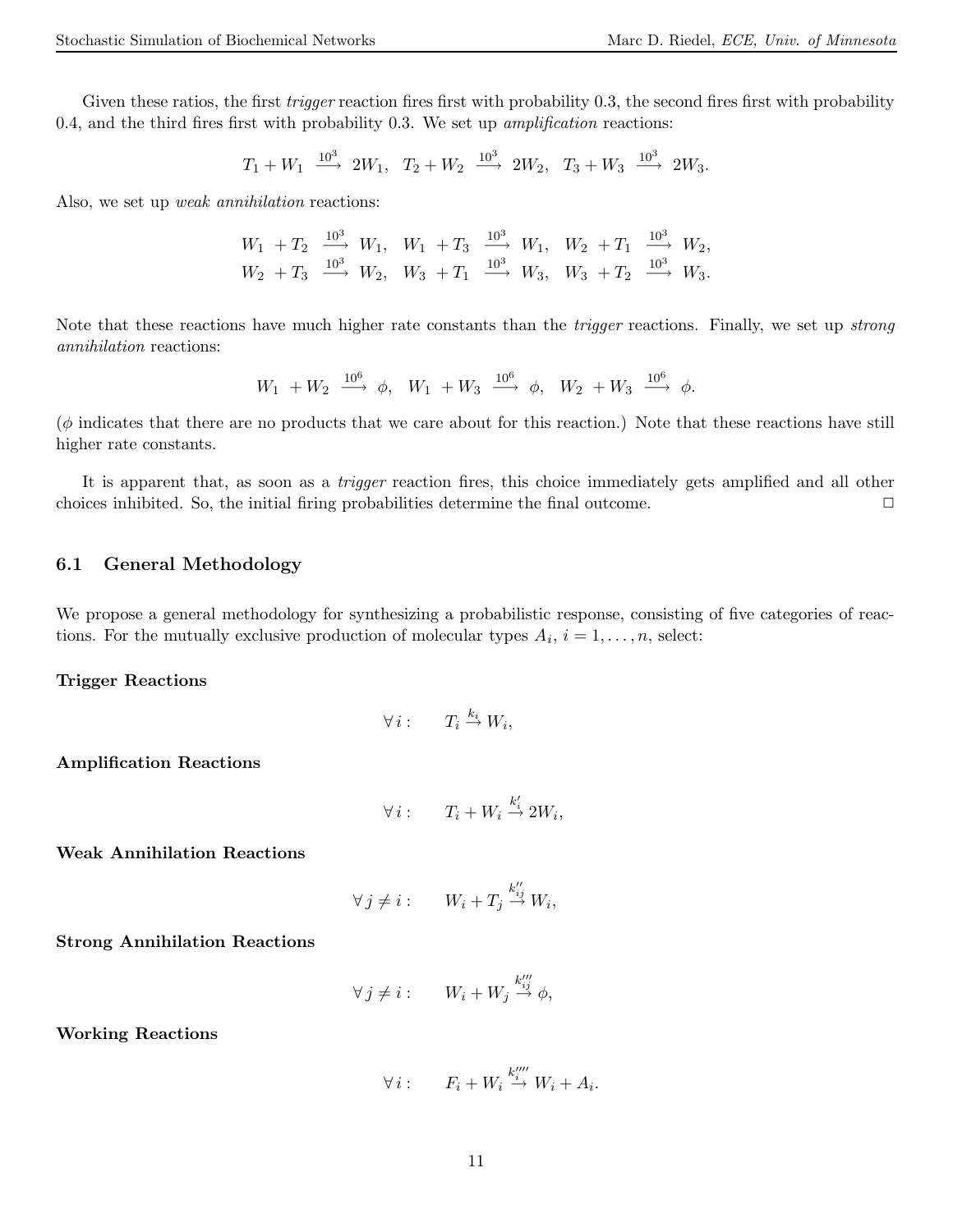The rate constants should be selected so that the *trigger* and *working* reactions are the slowest; the *amplification* and weak annihilation reactions comparatively much faster; and the *strong annihilation* reactions fastest of all:

$$
k_i \approx k_i^{\prime \prime \prime \prime} \ll k_i^{\prime} \approx k_{ij}^{\prime \prime} \ll k_{ij}^{\prime \prime \prime}.
$$

With this scheme, the first *trigger* reaction to fire determines the outcome. Accordingly, for all  $i$ , to obtain type  $A_i$  with probability  $p_i$ , select the quantities of the trigger molecules  $T_1, \ldots, T_n$  according to

$$
p_i = \frac{k_i T_i}{\sum_{\forall j} k_j T_j}.
$$

Once a *trigger* reaction fires, producing a molecule of  $W_i$ , the corresponding *amplification* reaction kicks in, producing more copies of  $W_i$ . Also, the corresponding weak annihilation reactions kick in, consuming all the competing trigger molecules  $T_j$ ,  $j \neq i$ . In the unlikely event that a competing *trigger* reaction happens to fire before this occurs, then the stray competing molecule  $W_j$ ,  $j \neq i$ , is quickly consumed by the corresponding strong annihilation reaction. Finally, the working reaction produces the desired output  $A_i$  – at its leisure – according to the amount of food  $F_i$  that is supplied.

### 6.2 Results and Discussion

Our scheme can be generalized to implement an arbitrary probability distribution on logical combinations of qualitatively different outcomes. It is fully programmable, with the probability distribution specified by the initial quantities of the reactants. It executes nearly independently of the rate constants; only a coarse separation in the magnitudes is required. Although it is beyond the scope of this abstract, an analysis of our scheme shows that it produces the expected probability distribution with vanishingly small error, given such a separation.

While applications in synthetic biology remain (just) over the horizon, the impetus for this work is more immediate: It provides a framework for analyzing and characterizing the stochastic behavior of (natural) biological systems. Consider the *lambda* phage, described by an elaborate set of 75 reactions in 57 molecular types [3]. The figure below compares the behavior of reactions that we synthesized in Example 4, on the left-hand side, to that of the lambda phage, on the right-hand side. With our scheme, the winning response is selected unequivocally, nearly from the outset. For the lambda phage, the winning response is selected, but with some hesitation. Our analysis indicates why this is so: the *lambda* phage is lacking the *strong annihilation* reactions; as a result, the stochastic competition persists longer.

## 7 Applying Computing Power

At present, computation time severely limits the application of stochastic simulation. For a well-known model of the lambda phage virus, consisting of only 75 reactions in 57 molecular types, a full simulation takes several minutes on a high-end workstation. A somewhat larger model for the pheromone-response pathway in diploid yeast, consisting of 96 reactions in 273 types, takes several hours [34]. Tackling significantly larger models, such as those for various metabolic pathways, is well beyond the grasp of current implementations. The computational burden stems from the physical nature of the problem: in a cell, vast numbers of chemical reactions happen nearly simultaneously. Stochastic simulation tracks each and every one of these reactions. If implemented sequentially, each trajectory becomes impossibly long.

In addition to reducing computation time, increased accuracy is often called for. Cellular processes are not always independent of spatial constraints; they sometimes occur on the surface of membranes or in highly confined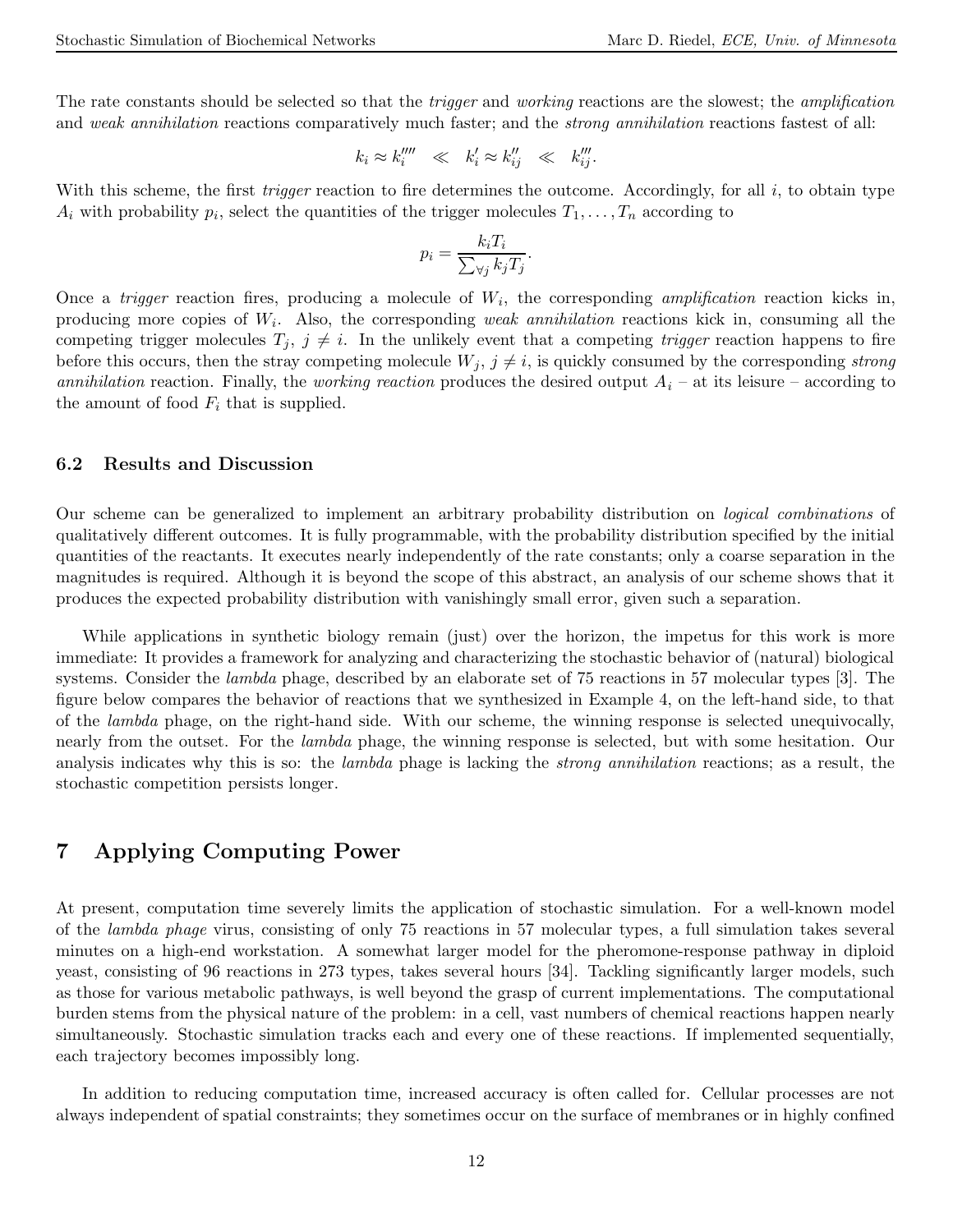

areas, in the presence of chemical gradients. For such models, the assumption of spatial homogeneity is questionable. We are exploring a mesoscopic-level simulation technique that incorporates reaction-diffusion gradients. With this approach, parallelization could be applied *spatially*, with the cell volume divided into compartments, each assigned to a different processor. Gradients could be modeled without the computational blow-up that is incurred in tracking individual molecules.

## 7.1 Parallelization

The problem is clearly ripe for parallelization. Previous work has focused on specific models [45] and specialized hardware for the task [44]. We envisage the development of a general-purpose toolkit for stochastic simulation on a massively-parallel platform such as BlueGene. Parallelization could be accomplished by running random trajectories on individual processors; only loose synchronization would be needed to collect and average the results of the independent trajectories.

We are considering two approaches:

- 1. Run separate trajectories on each processor. Communicate and aggregate the statistics on a central node.
- 2. Partition the state space dynamically into regions and assign these to different processors. Hand off trajectories from processor to processor as the simulation moves through the state space.

Due to its simplicity, the first approach may win out in terms of efficiency. However, in running trajectories separately on different processors, we cannot implement caching. While clearly more complicated to implement, the second strategy could leverage caching effectively. (From a research perspective, it presents a number of enticing challenges.)

## 7.2 Entropy Calculations

We are also considering the application of analytical techniques. For instance, we are exploring information theoretic measures such as entropy: from a given starting state, how does the uncertainty in the outcome of a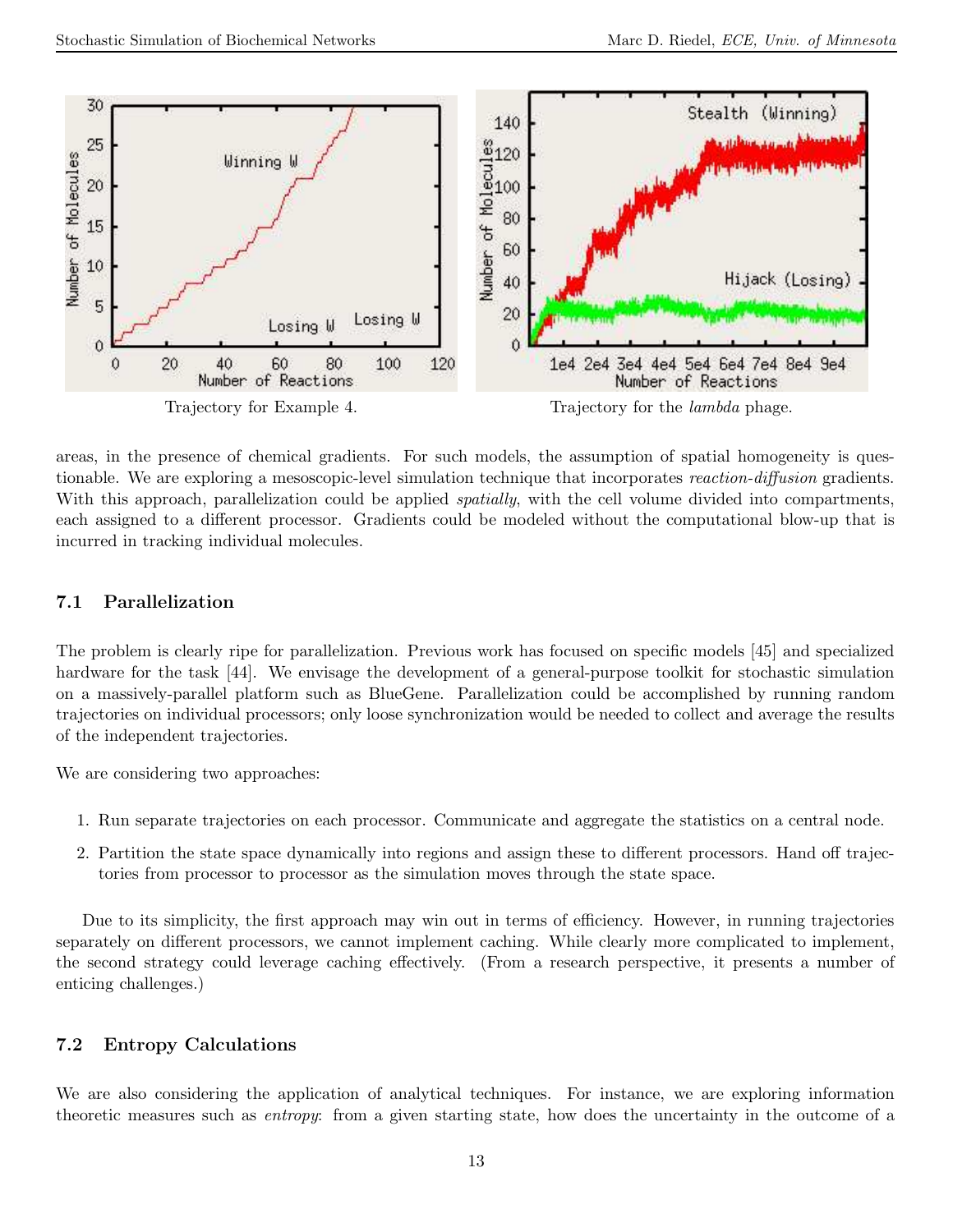biological process change as a function of time (or the number of steps)? In order to characterize systems, we can perform multi-phase stochastic simulation:

- From the initial state, carry the simulation forward  $x$  steps.
- Treating the resulting state as the "initial" state, perform  $\eta$  random trials to estimate the probability distribution from this state.
- Repeat all of this  $z$  times to characterize the entropy at  $x$  steps.
- Sweep x from 1 to n, where n is the maximum number of steps in the simulation.

With multiple phases, the simulation is orders of magnitude more computationally intensive than straight-forward stochastic simulation. Accordingly, it would seem to be a good topic to explore for implementation on Blue Gene. We would also like to explore other information-theoretic measures such as the Kullback-Leibler distance and probability gradients.

### 7.3 Model Selection

The pheromone-response pathway for yeast is an ideal model to work with both in terms of its complexity and the scientific interest that the results would generate. The pathway describes the intricate chain of biochemical events triggered in a yeast cell when it detects the presence of pheromone molecules produced by other yeast cells in its vicinity. The outcome is a fateful decision for the yeast cell: to mate or not to mate. A state-of-the-art model for this pathway the culmination of decades of experimental investigations in dozens of other labs consists of 97 reactions operating on approximately 276 types of molecules. Other complex models that we are considering include those for viral infection mechanisms and the reproductive life cycle of bacteria.

# 8 Expected Impact and Long-Term Directions

With an implementation on a massively-parallel machine such as BlueGene, stochastic simulation could be brought to bear on much larger models, in entirely different regimes. Indeed, the ability to simulate systems with thousands of reactions in hundreds of thousands of molecular types could have a tremendous impact in fields ranging from basic biology, to bio-chemical sensing, to pharmaceutical research [32]. Some problems that could be tackled in the short term:

- Simulation of a whole-cell model of E. coli [51];
- Simulation of an HIV-1 model vector [2];
- Simulation of a bacterial pathway for the production of an anti-malarial drug [26].

In the longer term, we plan to tackle the broader challenge of design. Moving beyond analysis, will it be possible to engineer a form of "logical" control in biochemical networks by designing pathways that produce specific outputs in response to different combinations of inputs? Needless to say, success in this endeavor would alter the landscape of biological and medical research. Of course, formidable computing power will be needed to explore the design spaces and perform such "in silico" synthesis trials.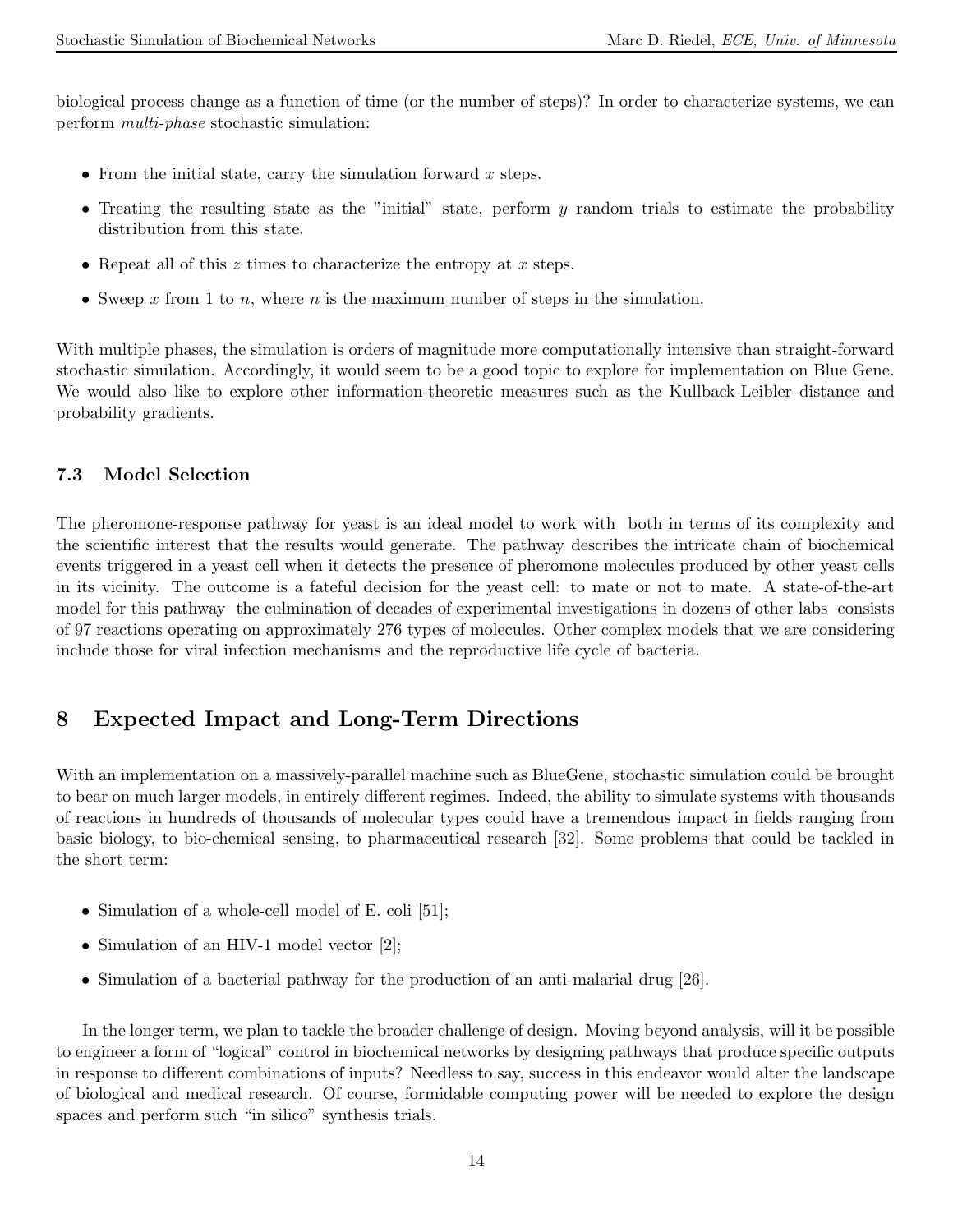# References

- [1] J. Anderson et al., "Environmentally Controlled Invasion of Cancer Cells by Engineered Bacteria," Journal of Molecular Biology, Vol. 355, No. 4, pp. 619–627, 2006.
- [2] L. Weinberger, J. Burnett, J. Toettcher, A. Arkin, and D. Schaffer, "Stochastic Gene Expression in a Lentiviral Positive-Feedback Loop: HIV-1 Tat Fluctuations Drive Phenotypic Diversity," Cell, Vol. 122, 2005.
- [3] A. Arkin et al., "Stochastic Kinetic Analysis of Developmental Pathway Bifurcation in Phage Lambda-Infected E. Coli Cells," Genetics, Vol. 149, No. 1633, 1998.
- [4] Y. Benenson et al., "An Autonomous Molecular Computer for Logical Control of Gene Expression," Nature, Vol. 429, pp. 423–429, 2004.
- [5] J. Burch, E. Clarke, K. McMillan, and D. Dill, "Sequential Circuit Verification Using Symbolic Model Checking," Design Automation Conference, 1990.
- [6] Y. Cao, H. Li, and L. Petzold, "Efficient Formulation of the Stochastic Simulation Algorithm for Chemically Reacting Systems," Journal of Chemical Physics, Vol. 121, No. 9, pp. 4059–4067, 2004.
- [7] Y. Cao, L. Petzold, M. Rathinam, and D. Gillespie, "The Numerical Stability of Leaping Methods for Stochastic Simulation of Chemically Reacting Systems," Journal of Chemical Physics, Vol. 121, No. 24, pp. 12169–12178, 2004.
- [8] Y. Cao, D. Gillespie and L. Petzold, "Multiscale Stochastic Simulation Algorithm with Stochastic Partial Equilibrium Assumption for Chemically Reacting Systems," Journal of Computational Physics, Vol. 206, No. 2, 2005.
- [9] Y. Cao and L. Petzold, "Accuracy Limitations and the Measurement of Errors in the Stochastic Simulation of Chemically Reacting Systems," Journal of Computational Physics, Vol. 212, No. 1, pp. 6–24, 2006.
- [10] D. Endy and R. Brent,"Modelling cellular behaviour," Nature, Vol. 409, pp. 391–395, 2001.
- [11] B. Fett and M. Riedel, "Characterizing the Decisions of Biochemical Systems with Probability Gradients," to appear in International Conference on Systems Biology, Dec. 2006.
- [12] N. Friedman, "Inferring Cellular Networks Using Probabilistic Graphical Models," Science, Vol. 303, 2004.
- [13] M. Gibson and J. Bruck, "Efficient Exact Stochastic Simulation of Chemical Systems with Many Species and Many Channels," Journal of Physical Chemistry A, No. 104, 2000.
- [14] M. Gibson, "Computational Methods for Stochastic Biological Systems," Ph.D. Dissertation, California Institute of Technology, 2001.
- [15] D. Gillespie, "The Chemical Langevin Equation," Journal of Chemical Physics, Vol. 113, No. 1, 2000.
- [16] D. Gillespie, "Approximate Accelerated Stochastic Simulation of Chemically Reacting Systems," Journal of Chemical Physics, Vol. 115, No. 4, 2001.
- [17] D. Gillespie and L. Petzold, "Improved Leap-Size Selection for Accelerated Stochastic Simulation," Journal of Chemical Physics, Vol. 119, No. 16, 2003.
- [18] D. Gillespie, "Stochastic Chemical Kinetics," Handbook of Materials Modeling, S. Yip, ed., Springer, pp. 1735–1752, 2005.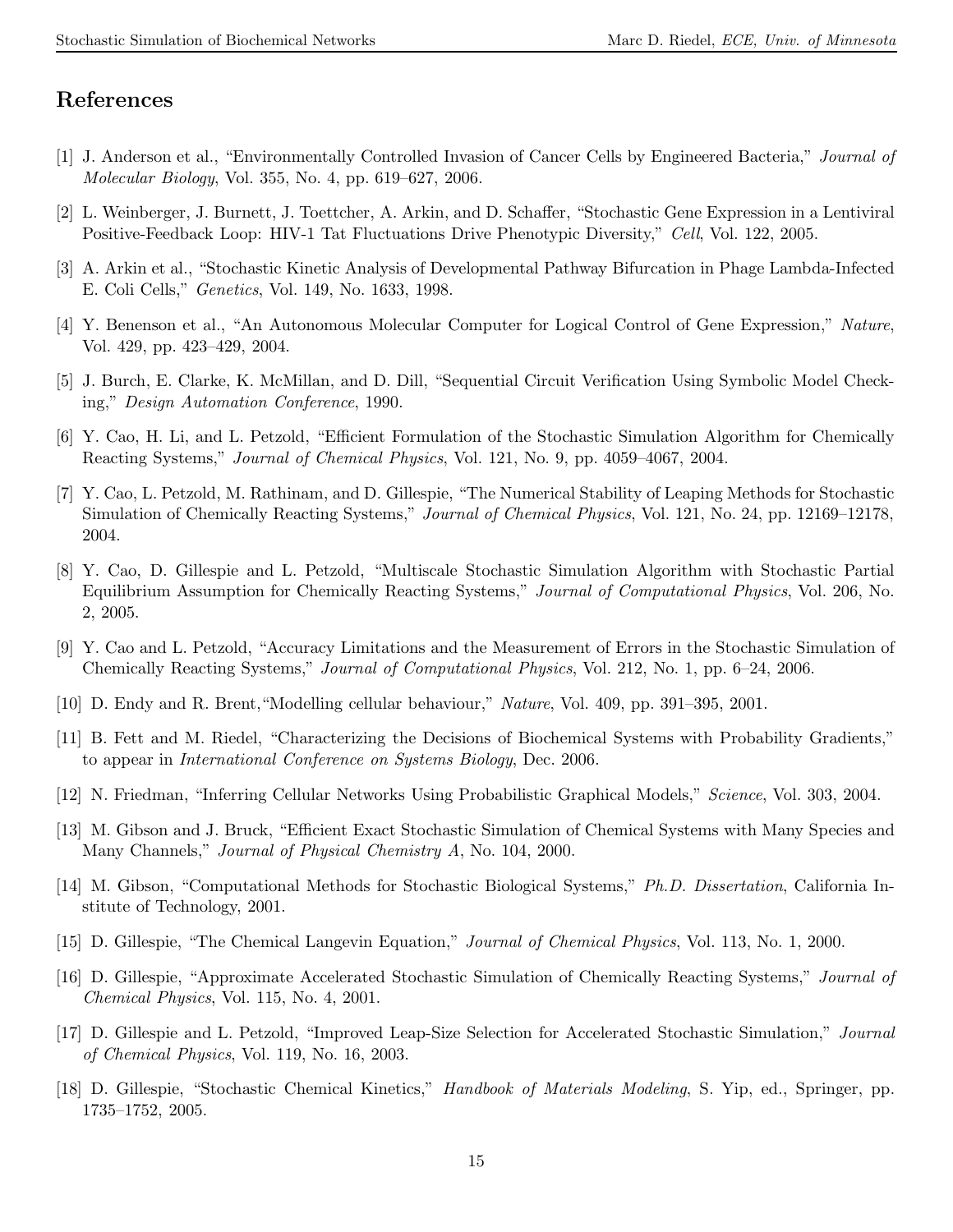- [19] D. Gillespie, "Exact Stochastic Simulation of Coupled Chemical Reactions," Journal of Physical Chemistry, No. 81, No. 25, 1977.
- [20] D. Gillespie, "A Rigorous Derivation of the Chemical Master Equation," Physica A, Vol. 188, No. 1-3, 1992.
- [21] C. Goble, S. Pettifer, R. Stevens, and C. Greenhalgh, "Knowledge Integration: In silico Experiments in Bioinformatics," in The Grid: Blueprint for a New Computing Infrastructure, 2nd Edition, eds. Ian Foster and Carl Kesselman, Morgan Kaufman, 2003.
- [22] R. Heinrich and S. Shuster, "The Regulation of Cellular Systems," Chapman and Hall, 1996.
- [23] A. Hernday, B. Braaten, and D. Low, "The Intricate Workings of a Bacterial Epigenetic Switch," Advances in Experimental Medicine and Biology, Vol. 547, No. 83-9, 2004.
- [24] I. Herskowitz, "Life Cycle of the Budding Yeast Saccharomyces cerevisiae," Microbiological Reviews, No. 52, 1988.
- [25] S. Kauffman, C Peterson, B. Samuelsson, and C. Troein, "Random Boolean Network Models and the Yeast Transcriptional Network," Proceedings of the National Academy of Sciences, Vol. 100, Dec. 2003.
- [26] I. Chang, E. Gilbert, N. Eliashberg, and J. Keasling. "A Three-Dimensional, Stochastic Simulation of Biofilm Growth and Transport-related Factors that Affect Structure," Microbiology, Vol .149, 2003
- [27] D. Knuth, "The Art of Computer Programming, Vol. 2: Seminumerical Algorithms," Addison-Wesley, 1997.
- [28] H. Kuwahara, C. Myers, N. Barker, M. Samoilov, and A. Arkin, "Automated Abstraction Methodology for Genetic Regulatory Networks," to appear in Transactions on Computational Systems Biology.
- [29] T. Larrabee, "Test Pattern Generation Using Boolean Satisfiability," IEEE Transitions on Computer-Aided Design, Vol. 11, No. 1, 1992.
- [30] C. Lee, "Representation of Switching Circuits by Binary-Decision Programs," Bell System Technical Journal, Vol. 38, 1959.
- [31] L. Li and H. Lu "Explore Biological Pathways from Noisy Array Data by Directed Acyclic Boolean Networks," Journal of Computational Biology, Vol. 12, No. 2, 2005.
- [32] L. Lok, "The Need For Speed in Stochastic Simulation," Nature Biotechnology, Vol. 22, No. 8, 2004.
- [33] L. Lok and R. Brent, "Automatic Generation of Cellular Reaction Networks with Moleculizer 1.0,"Nature Biotechnology, Vol. 23, 2005.
- [34] L. Lok and R. Brent, "Automatic Generation of Cellular Reaction Networks with Moleculizer 1.0," Nature Biotechnology, Vol. 23, 2005.
- [35] H. McAdams and A. Arkin, "Stochastic Mechanisms in Gene Expression," Proceedings of the National Academy of Sciences, Vol. 94, No. 3, 1997.
- [36] R. McDaniel and R. Weiss, "Advances in Synthetic Biology: on the Path from Prototypes to Applications," Current Opinion in Biotechnology, Vol. 16, pp. 476-483, 2005.
- [37] L. Nagel and D. Pederson, "Simulation Program with Integrated Circuit Emphasis," Midwest Symposium on Circuit Theory, 1973.
- [38] C. Needham, J. Bradford, A. Bulpitt, and D. Westhead, "Inference in Bayesian Networks," Nature Biotechnology, Vol. 24, 2006.